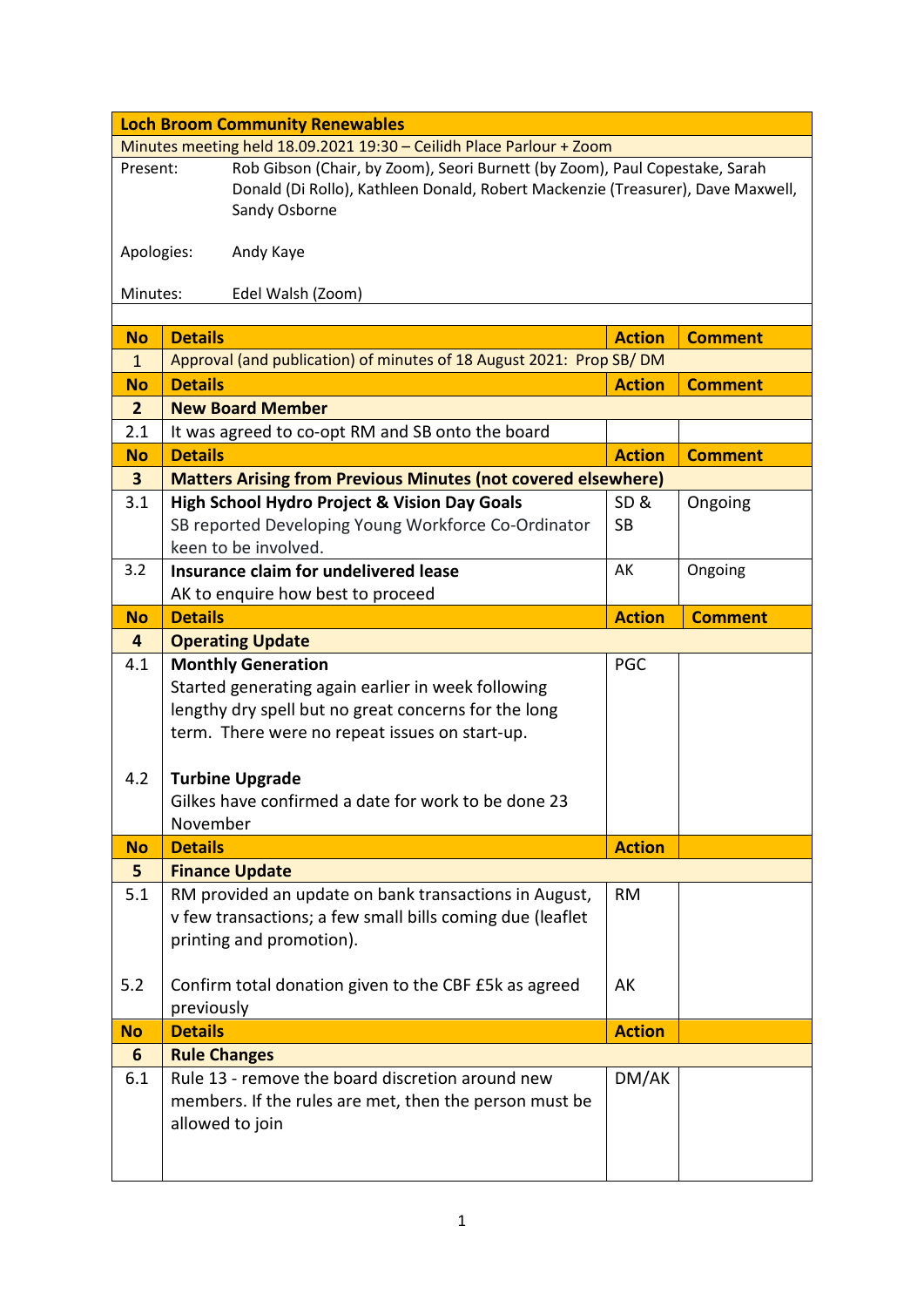|                | Rule 14 - add a minimum of 20 members - this is                                                                       |               |                |
|----------------|-----------------------------------------------------------------------------------------------------------------------|---------------|----------------|
|                | specifically required in the guidance.                                                                                |               |                |
|                |                                                                                                                       |               |                |
|                | Rule changes have been submitted to FCA; need to be                                                                   |               |                |
|                | communicated at AGM (covered below) and new                                                                           |               |                |
| <b>No</b>      | membership encouraged<br><b>Details</b>                                                                               | <b>Action</b> | <b>Comment</b> |
| $\overline{7}$ | <b>AGM Planning</b>                                                                                                   |               |                |
| 7.1            | AGM $(30th Oct)$                                                                                                      |               |                |
|                |                                                                                                                       |               |                |
|                | DM circulated draft agenda pre-meeting. A single                                                                      |               |                |
|                | resolution - rule update.                                                                                             |               |                |
|                | Rob and Kathleen due to stand down but will stand for                                                                 |               |                |
|                | re-election. Space for another Type A and two more                                                                    |               |                |
|                | UCT representatives.                                                                                                  |               |                |
|                |                                                                                                                       |               |                |
|                | Investigate whether Brendan O'Hanrahan, Chris Perkins,                                                                | <b>DM</b>     |                |
|                | Ben Williams interested/available and clarify whether                                                                 |               |                |
|                | Tim Gauntlett has officially resigned<br>Confirm Seoiri Burnett status as Director; he was co-                        | <b>DM</b>     |                |
|                | opted at this meeting. DM will investigate if FCA need to                                                             |               |                |
|                | be informed advise action accordingly.                                                                                |               |                |
|                |                                                                                                                       |               |                |
|                | Will be via Zoom again due to Covid concerns. DM                                                                      | <b>DM</b>     |                |
|                | confirmed LCR can use UCT Zoom licence if required.                                                                   |               |                |
|                |                                                                                                                       |               |                |
|                | Ask Amanda Barry whether she can host as last year.                                                                   | <b>DM</b>     |                |
|                |                                                                                                                       |               |                |
|                | Recently produced film requires editing. RG will co-                                                                  | RG            |                |
|                | ordinate.                                                                                                             |               |                |
|                | Communication to members – RG to write intro + DM to                                                                  | RG            |                |
|                | combine with Agenda and Resolution and sent to AP to                                                                  |               |                |
|                | email out. DM to place advert in UN over 3 weeks                                                                      |               |                |
|                |                                                                                                                       | $RG +$        |                |
|                | No requirement for pre-meeting session. RG will                                                                       | <b>DM</b>     |                |
|                | communicate any developments.                                                                                         | $+AP$         |                |
| <b>No</b>      | <b>Details</b>                                                                                                        | <b>Action</b> | <b>Comment</b> |
| 8              | Lease Update / Hydro Land Purchase                                                                                    |               |                |
|                | <b>Hydro Land Purchase (Lochbroom Community</b>                                                                       |               |                |
|                | <b>Woodland Project)</b>                                                                                              |               |                |
|                |                                                                                                                       |               |                |
| 8.1            | On site meeting with Community Housing Trust and<br>Community Assets 30 <sup>th</sup> Aug to review Business Plan. RG | $RG + AK$     |                |
|                | summarised advice received in attached note Appendix                                                                  |               |                |
|                | 1. One key outcome is the suggestion that LCWP                                                                        |               |                |
|                | initially pursue 4B only due primarily to poor state of                                                               |               |                |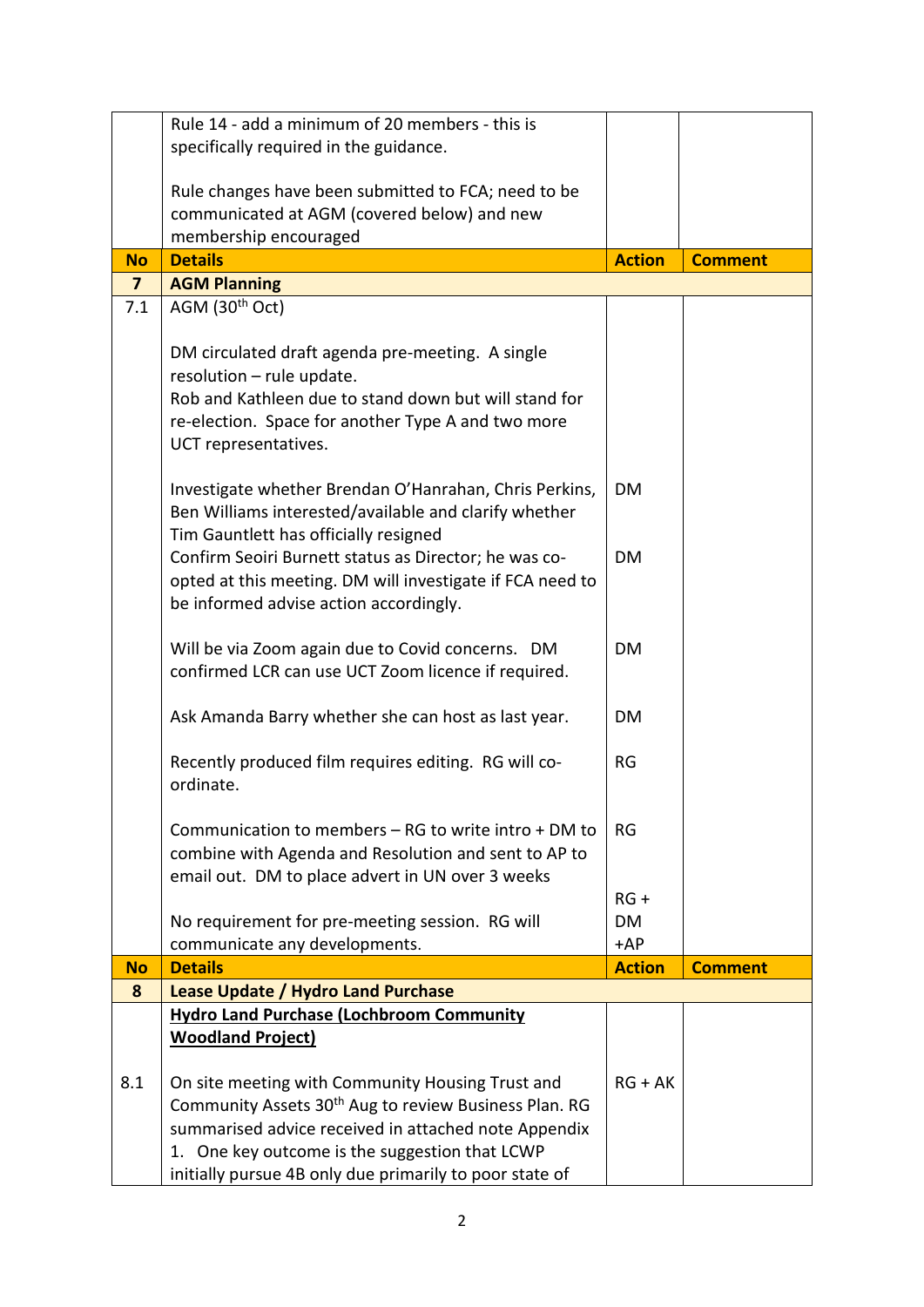|           | Bailey bridge which could be an impediment to<br>progress. This will allow for purchase of hydro footprint<br>and formation of plans for particular developments in<br>that space. In Rob's forthcoming absence, Andy will<br>progress discussions with all parties. SB keen to meet<br>with Andy MacIntyre. 69 groups currently meeting with<br>CHT which likely signals pressure on both staff and<br>funding. |                             |                |
|-----------|------------------------------------------------------------------------------------------------------------------------------------------------------------------------------------------------------------------------------------------------------------------------------------------------------------------------------------------------------------------------------------------------------------------|-----------------------------|----------------|
| 8.2       | Important next step is to take proposal to planners.<br>This needs to be in place prior to any funding<br>application. RG investigating associated costs. If<br>necessary, will apply to Community Benefit Fund for<br>assistance                                                                                                                                                                                | RG                          |                |
| 8.3       | RG & AK met with Braemore Lodge owner, Christopher<br>Thompson, who seems keen to co-operate on deer<br>management issues. In due course, proposed to speak<br>with local residents in Foy and representatives of<br>Braemore Village Hall.                                                                                                                                                                      | RG                          |                |
| 8.4       | As Jamie Macintyre, Woodland Crofts Association, has<br>indicated a willingness to assist, RG will invite him to<br>make presentation at the AGM.                                                                                                                                                                                                                                                                | <b>RG</b>                   |                |
| 8.5       | RG has also undertaken to enquire from FLS when a<br>bridge assessment is built into their schedule.                                                                                                                                                                                                                                                                                                             | <b>RG</b>                   |                |
|           | Communications<br>"Looking for Woodland Crofters" leaflet has had<br>mass local distribution via Ullapool News.<br>Facebook posts have had 10k hits and efforts will<br>continue to display leaflets on local<br>noticeboards.<br>To date, circa 40 expressions of interest.<br>Standard reply in Appendix 2 minutes                                                                                             | <b>LCW</b><br>sub-<br>group |                |
|           | Ongoing:<br>More volunteers required<br>Complete Business Plan<br>$\bullet$<br>Submit to Forestry Land Scotland - may take up<br>to 6 months to respond                                                                                                                                                                                                                                                          |                             |                |
| <b>No</b> | <b>Details</b>                                                                                                                                                                                                                                                                                                                                                                                                   | <b>Action</b>               | <b>Comment</b> |
| 9         | <b>AOB</b>                                                                                                                                                                                                                                                                                                                                                                                                       |                             |                |
| 9.1       | Sunday 19 September clearing up session - thanks<br>Session achieved a lot and thanks to all who attended to                                                                                                                                                                                                                                                                                                     |                             |                |